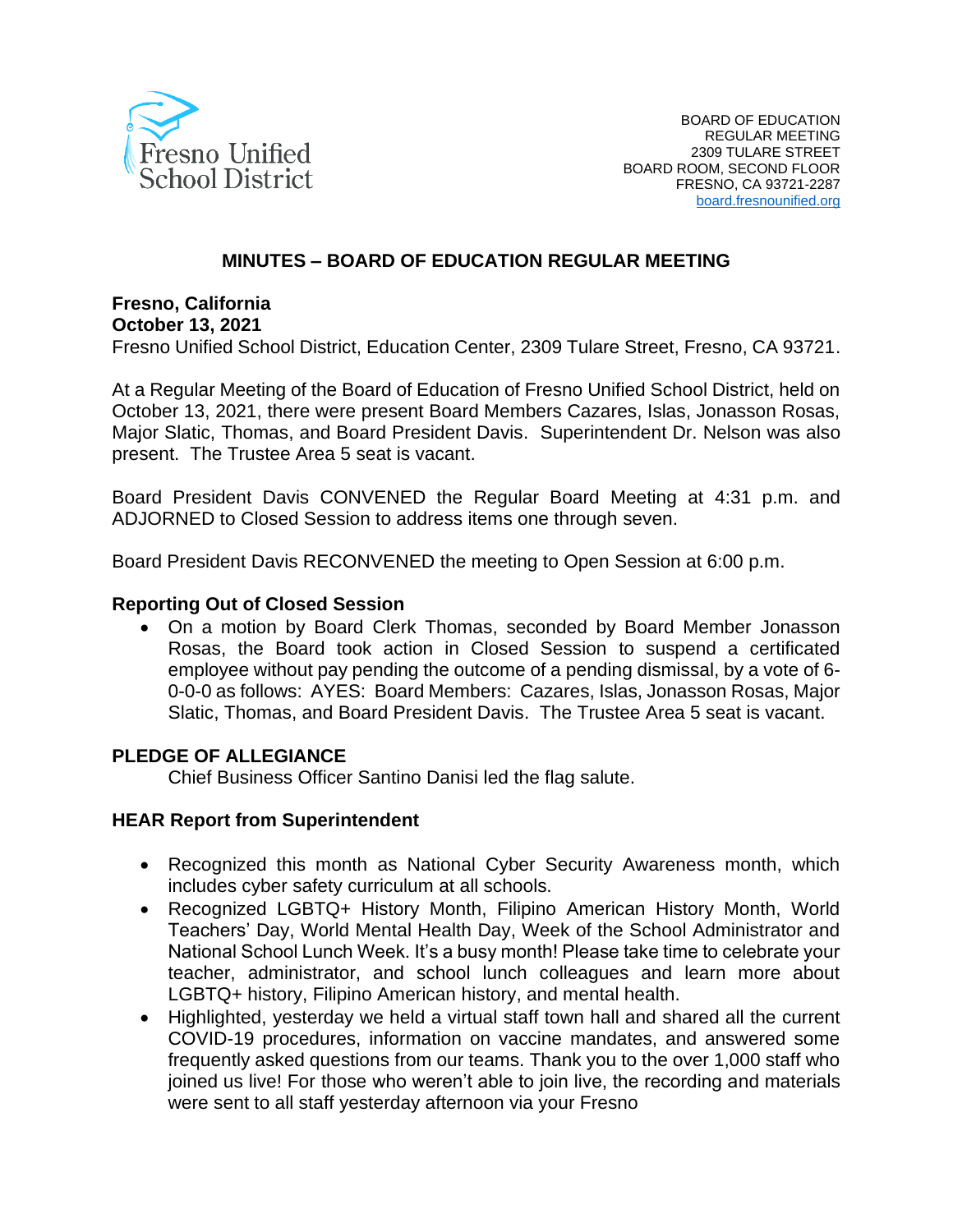### **HEAR Report from Superintendent – continued**

Unified email account and many pieces of the information are also available publicly on our COVID-19 webpage www. Fresnounified.org. Supervisors, administrators, and managers – PLEASE make sure that your staff who don't have regular access to email get this information.

- Shared the COVID-19 webpage is always the best place to find the latest information on our COVID-19 protocols, as we know federal, state, and local health guidance changes quite often. This webpage is open to everyone and can be accessed through our Fresno Unified website's homepage. On the webpage you'll find our current health and safety guidelines, information on how we handle symptomatic students and staff, how symptomatic students and staff can return to school or work, our contact tracing processes, our self-health screening tool, vaccination and testing resources, our COVID-19 dashboard, and other resources and safety plans. We'll be holding additional monthly virtual staff town halls through at least January to keep our teams up to speed and will also be hosting a community town hall later this month for our students, parents, families, and community partners.
- Reminded everyone that Fresno Unified is currently surveying families, staff, and students in grades  $3 - 12$  on a handful of school climate and culture indicators. This survey is an opportunity for you to tell us about your experiences with our district and schools and how we can better support student learning. Please complete this survey by October 15, 2021. Promoting a positive school climate is central to our district's vision of success for each student. We look forward to receiving important input from you regarding the climate and culture of our schools. We hope the data we collect will help our schools take action toward improving student outcomes and ensure each student feels connected to their school. For more information, check your email or contact your child's school directly. Additionally, you may visit our district or school websites for more information, including videos on "Family Voice Matters" and a "How-To" walkthrough of the survey experience.

### **OPPORTUNITY for Public Comment on Consent Agenda Items**

For the record, the Board received zero requests to address the Board on the Consent Agenda.

On a motion by Board Clerk Thomas, seconded by Board Member Cazares, the Consent Agenda, with the exception of Agenda Item A-13 which was pulled for further discussion, was approved by a roll call vote of 6-0-0-0, as follows: AYES: Board Members: Cazares, Islas, Jonasson Rosas, Major Slatic, Thomas, and President Davis. The Trustee Area 5 seat is vacant.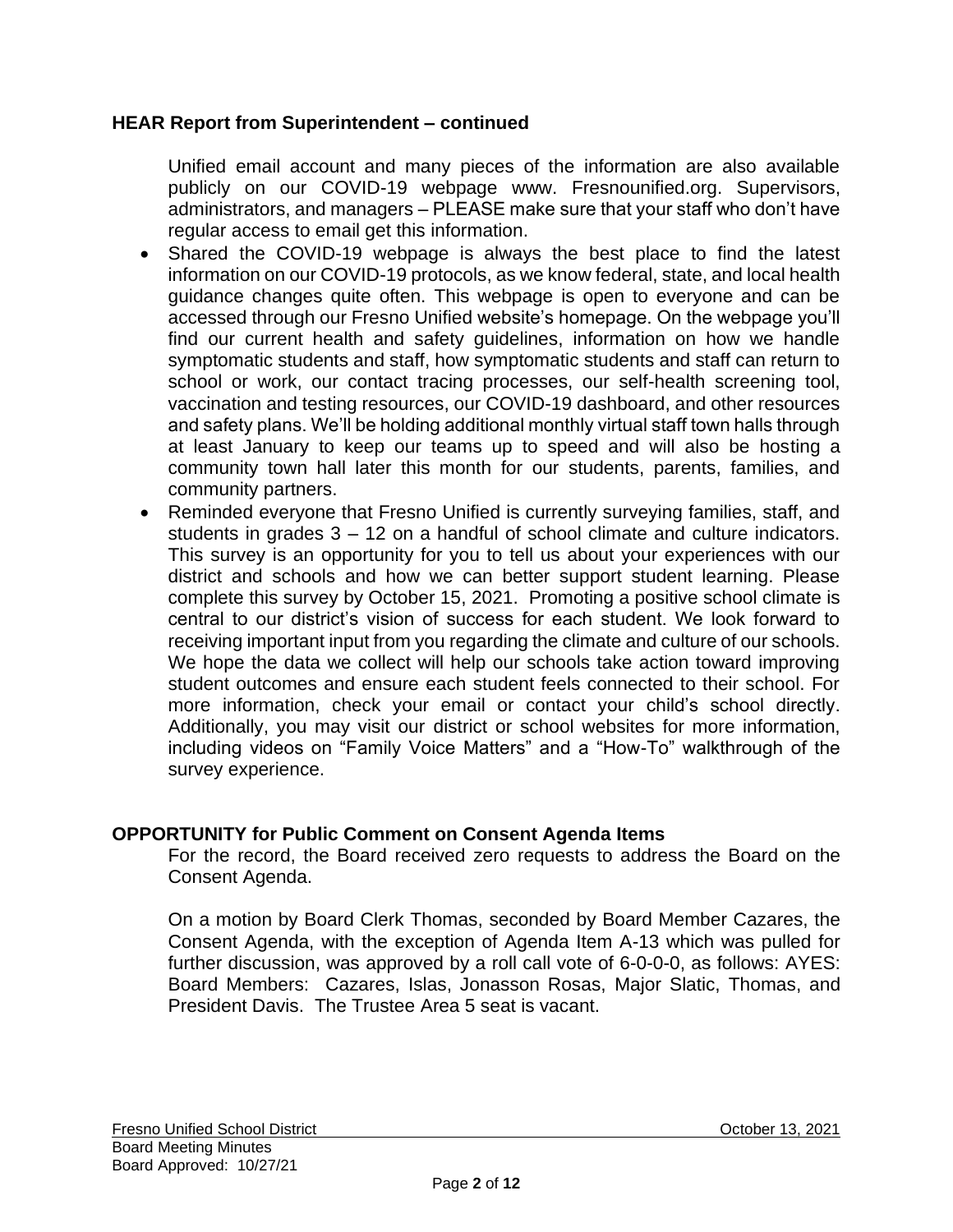**ALL CONSENT AGENDA** items are considered routine by the Board of Education and will be enacted by one motion. There will be no separate discussion of items unless a Board member so requests, in which event, the item(s) will be considered following approval of the Consent Agenda.

# **A. CONSENT AGENDA**

### **A-1, APPROVE Personnel List APPROVED as recommended**, the Personnel List, Appendix A, as submitted.

**A-2, ADOPT Findings of Fact and Recommendations of District Administrative Board**

**ADOPTED as recommended**, The Board of Education received and considered the Findings of Fact and Recommendations of District Administrative Panels resulting from hearings on expulsion and readmittance cases conducted during the period since the September 15, 2021 Regular Board Meeting.

- **A-3, APPROVE Minutes from Prior Meeting APPROVED as recommended**, the draft minutes for the September 15, 2021 Regular Board Meeting.
- **A-4, ADOPT Resolution Recognizing the Month of October as National Cyber Security Awareness Month APPROVED as recommended**, a resolution recognizing the month of October as

National Cyber Security Awareness Month (NCSAM).

- **A-5, APPROVE Agreement with KnowBe4 for Cybersecurity Awareness Training APPROVED as recommended**, an agreement with KnowBe4 to provide cybersecurity awareness training.
- **A-6, APPROVE Agreement with Expo Inc. APPROVED as recommended**, an agreement with Expo Inc.
- **A-7, APPROVE Addendum to the Independent Contractor Services Agreement with Amanda Nicolson, Ph.D., LLC APPROVED as recommended**, an addendum to the Independent Contractor Services Agreement with Amanda Nicolson, Ph.D., LLC.
- **A-8, APPROVE Amendment for Joint Apprenticeship Training Funds and Hourly Rate as Allocated by the California Community Colleges Chancellor's Office APPROVED as recommended**, amended Joint Apprenticeship Training Funds and Hourly Rate as allocated by the California Community Colleges Chancellor's Office.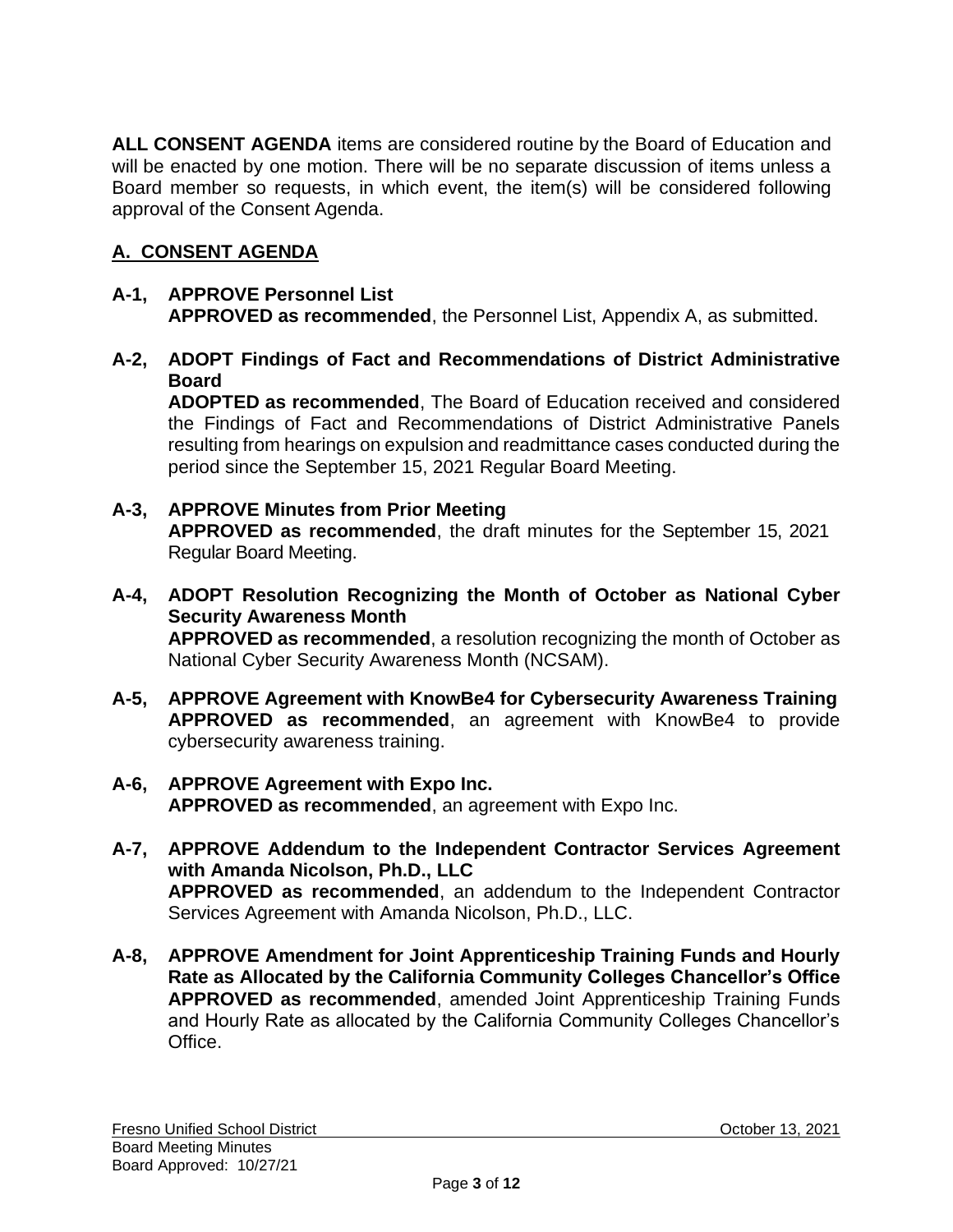### **A. CONSENT AGENDA - continued**

**A-9, RATIFY Independent Contractor Services Agreement with Educational Leadership Foundation**

**RATIFIED as recommended**, an Independent Contractor Services Agreement for The Educational Leadership Foundation.

### **A-10, RATIFY Change Orders**

**RATIFIED as recommended**, information on Change Orders for the following projects:

- Bid 20-19, Fresno High School Career Technical Education (CTE) Building **Construction** Change Order 6 presented for ratification  $$132,921$
- Bid 20-49, Juan Felipe Herrera New Elementary School Change Order 1 presented for ratification \$259,469
- Bid 21-34, Ventura and 10th South Campus Site and Tenant Improvements, Buildings C and D Change Order 1 presented for ratification \$77,181

#### **A-11, RATIFY the Filing of a Notice of Completion**

**RATIFIED as recommended**, a Notice of Completion for the following project, which has been completed according to plans and specifications.

• Bid 21-39, Fort Miller Middle School Interior Lighting Upgrade

### **A-12, RATIFY Purchase Orders from July 01, 2021 through July 31, 2021 – Primary Report**

**RATIFIED as recommended**, information on purchase orders issued from July 01, 2021 through July 31, 2021. Two agenda items are presented to ratify purchase orders. The first item includes the Primary Report with all purchase orders issued during the reported dates with the exception of those that may present a potential conflict of interest for an individual Board member. All remaining purchase orders are in the Supplemental Report and presented as a second agenda item.

### **A-13, RATIFY Purchase Orders from July 01, 2021 through July 31, 2021 – Supplemental Report**

**RATIFIED as recommended**, information on purchase orders issued from July 01, 2021 through July 31, 2021.

For the record, the Board received zero requests to address the Board on Agenda Item A-13.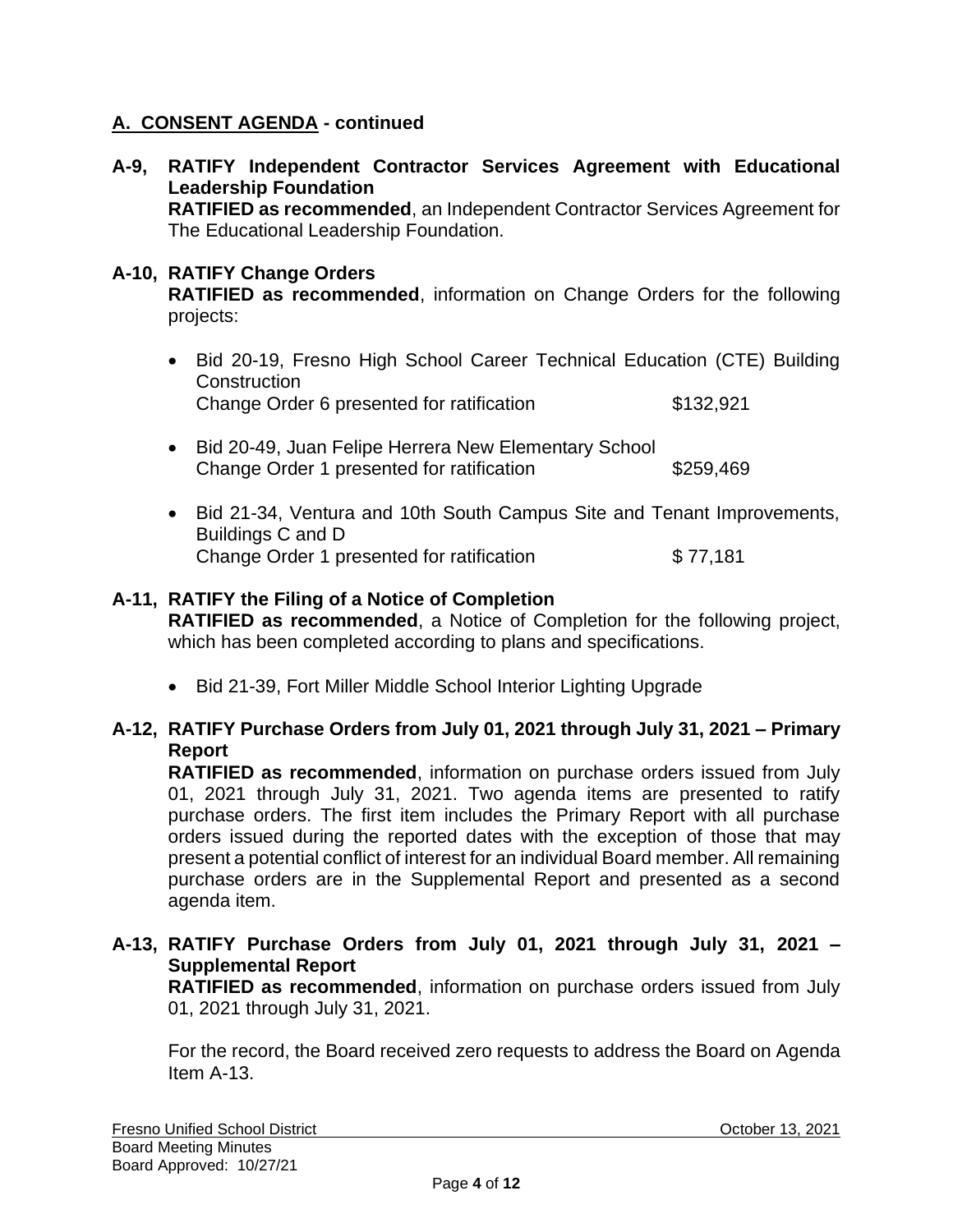## **A. CONSENT AGENDA - continued**

For the record, Board Member Jonasson Rosas read a statement as follows:

"Agenda Item A-13 on tonight's Consent Agenda contains purchase orders for the Fresno Economic Opportunities Commission (Fresno EOC). I was employed with the Fresno EOC which is a nonprofit corporation. I did not participate in the making of these contracts related to these purchase orders, but because of my prior employment with Fresno EOC I have a remote financial interest in these contracts. Therefore, consistent with my prior recusals relating to Fresno EOC and in the interest of full transparency, I am abstaining from this vote pursuant to Board Bylaw 9270."

On a motion by Board Clerk Thomas, seconded by Board Member Cazares, Agenda Item A-13, was approved by a vote of 5-0-1-0, as follows: AYES: Board Members: Cazares, Islas, Major Slatic, Thomas, and President Davis. ABSTAINED: Board Member Jonasson Rosas. The Trustee Area 5 seat is vacant.

### **OPPORTUNITY FOR UNSCHEDULED ORAL COMMUNICATIONS**

For the record, the Board received 13 requests to address the Board during Unscheduled Oral Communications. The individual's name along with a summary of topics are listed as follows:

- 1. Tammy McMahon-Gorans: No left turn in education.
- 2. Andrew Fabela: Reading programs for the illiterate.
- 3. Manuel Bonilla: Major issues impacting students and educators remain unanswered.
- 4. Gina Jones: Teacher protected time.
- 5. Felipe Lemus: Teachers need more time to plan.
- 6. Mike Spencer: Teacher protected time and quality teaching.
- 7. Trish Refro: Needs and demands for teacher time. Over demand for data.
- 8. Bill: No masks on kids.
- 9. Tracy Sutama: Board decisions on spending money.
- 10.Jim Barr: Celebrate U.S. Navy's 246 birthday.
- 11.Alicia Crispian: Incident at Jackson Elementary
- 12.Maria Jardon: Request for support of IEP.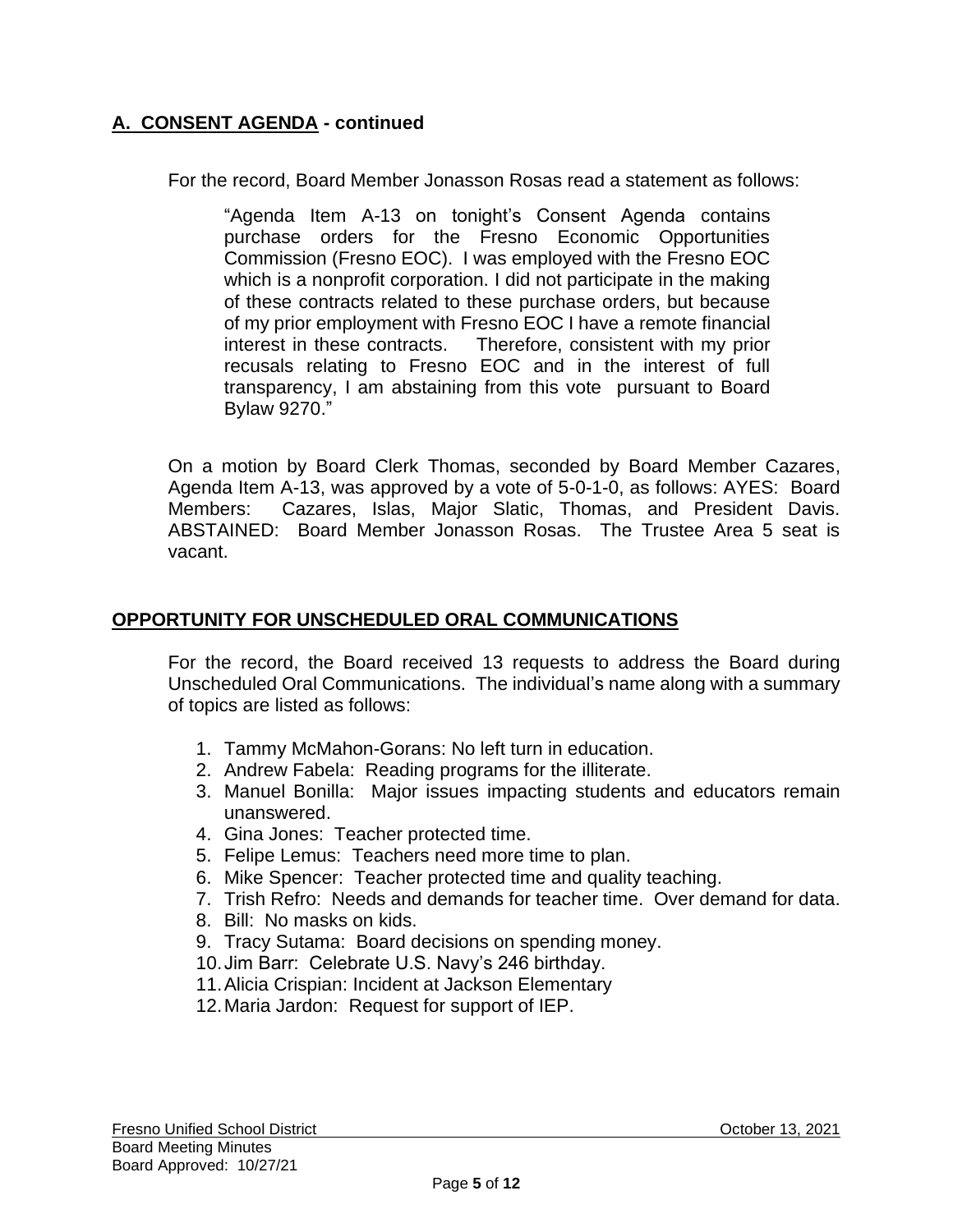## **B. CONFERENCE/DISCUSSION AGENDA**

### **B-14, DISCUSS and APPROVE Renaming of J. C. Forkner Elementary School to H. Roger Tatarian Elementary School**

### **OPPORTUNITY for Public Comment**

For the record, the Board received 13 requests to address the Board on Agenda Item B-14. The individual's name along with a summary of topics are listed as follows:

- 1. Jessica Drew: Requested the Board to establish an advisory committee for renaming schools.
- 2. Arielle Dipinto: Support for keeping the name of J. C. Forkner Elementary School.
- 3. Danielle Shapazian: Support to change the name of J.C. Forkner Elementary School to H. Roger Tatarian Elementary School.
- 4. Ryan Duff: Asked if students being impacted by this decision have been considered.
- 5. Christina Bedwell: Support for keeping the name of J. C. Forkner Elementary School.
- 6. Geoff Wilson: Support for keeping the name of J. C. Forkner Elementary School.
- 7. Andrew Fabella: No Board Policy to support name change.
- 8. Marshall Moushigian: Support for renaming J.C. Forkner Elementary School to H. Roger Tatarian Elementary School.
- 9. Michelle Asadoorian: Read into record letter received from the Armenian Bar Association.
- 10.Paul Dictos: Racial restrictive covenants within Fresno, County.
- 11.Mark Arax: Restrictive real estate codes of J.C. Forkner.
- 12.Aris Jangian: Encouraged the Board to rename J.C. Forkner Elementary School in honor of H. Roger Tatarian.
- 13.Monica Harrison: Support for a formal process to help resolve this matter.

For the record, Board Members had comments/questions pertaining to Agenda Item B-14. A summary is as follows: Commented this Board has painted itself into a corner because of the Ventura and 10<sup>th</sup> naming. Referenced it was understood there would be a school named for Herrera and then a school named for an Armenian. Seven percent in Fresno's 2010 Census self-identified as Armenian heritage but not 1 of the 111 school sites is named for an Armenian. Commented, tired of the racism in this city. Referenced the time when Carver was removed from West Fresno and for a decade West Fresno did not have a middle school, commented that action showed the inequity in our system. Support for a committee to convene to help draft a renaming policy. Supportive of going to the community and taking the time to come up with something informed.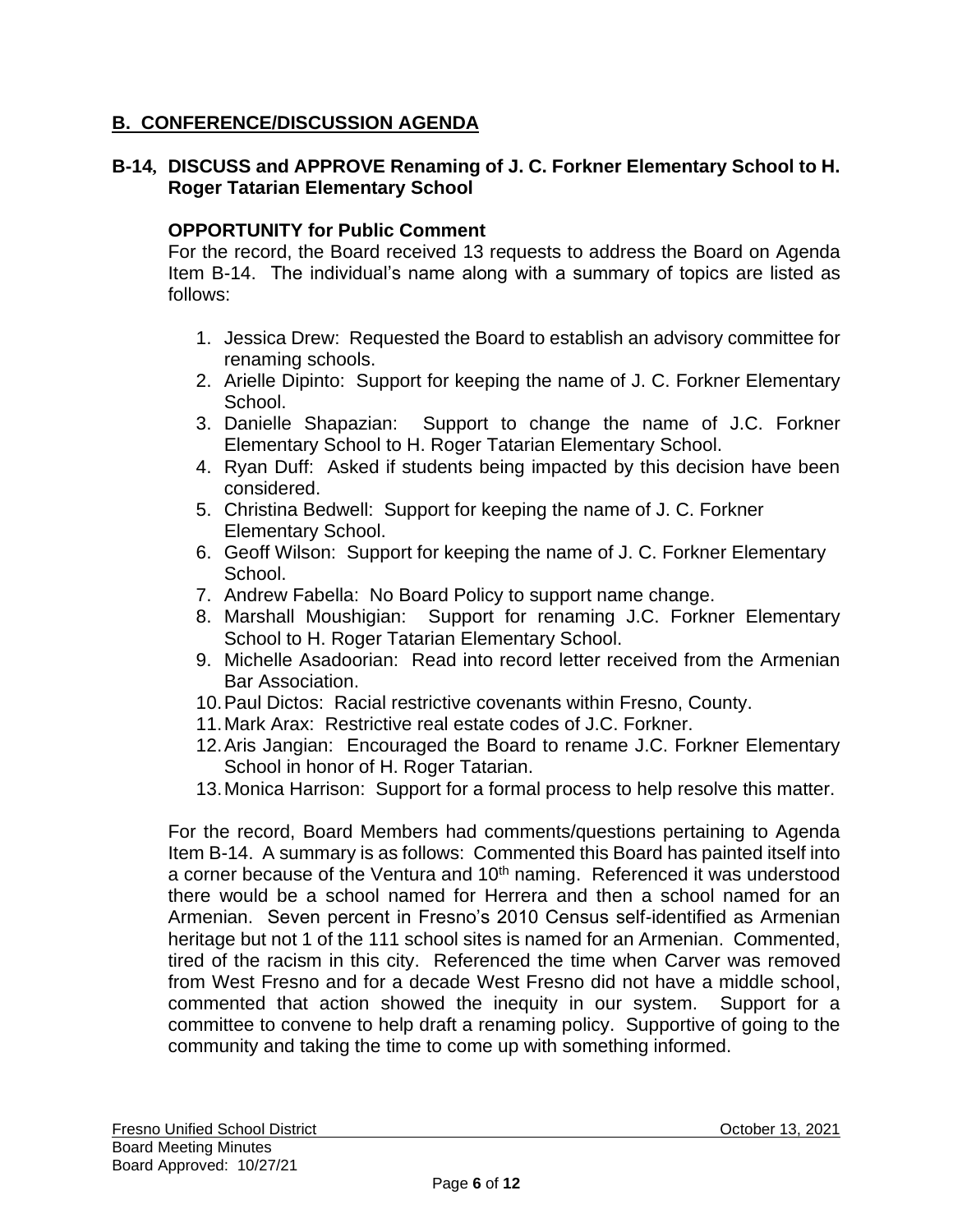For the record, Board Clerk Thomas made a motion to approve the item, seconded by Board President Davis.

For the record, Board Member Islas made a motion to table the item until a committee could be convened. Seconded by Board Member Jonasson Rosas.

Trustee Jonasson Rosas asked for clarification regarding which motion takes precedent. For the record, Legal Counsel de Goede shared the Board does not have a Board Policy adopting Robert's Rules, which in that case, the motion to table would take precedent. In the past, we have we've handled these matters by taking the motions in the order they were presented. So, that would mean that the board should take the vote on the motion made by Clerk Thomas first, and then if the first motion does not pass, take a vote on the second motion made by Board Member Islas.

For the record, Board Members continued with questions/comments pertaining to Agenda Item A-14. A summary is as follows: Shared a comment has been made that the Board does not have the right to name/rename a facility as there is no board policy in place; requested clarity from Legal Counsel de Goede as to the veracity of the comment. Requested clarity as to if staff reached out to the community regarding the renaming of Forkner Elementary School. Requested clarity as to the timing of the changes. Requested clarity as to the district's transition plan for the renaming process. Requested clarity as to funding of renaming process, are there areas in which a phased-in approach can be used. Commented on the placement of the agenda item. Commented that because there is no rule or law to prohibit something does not mean it should be done. Superintendent Nelson, Chief of Staff Chavez, and Legal Counsel de Goede were available to provide clarity.

For the record, Chief of Staff Chavez commented--placement of items on the board agenda were done per the direction of the majority of the Board to staff during the September 8, 2021, board meeting.

For the record, Board Member Jonasson Rosas offered the opportunity for the withdrawal of the first motion. Opportunity was declined by Clerk Thomas.

On a motion by Board Clerk Thomas, seconded by Board President Davis, Agenda Item B-14 was approved by a roll call vote of 6-0-0-0 as follows: AYES: Board Members: Cazares, Islas, Jonasson Rosas, Major Slatic, Thomas, and Board President Davis. The Trustee Area 5 seat is vacant.

For the record, Board President Davis called a five-minute recess.

For the record, the Board RECONVENED at 7:55 p.m.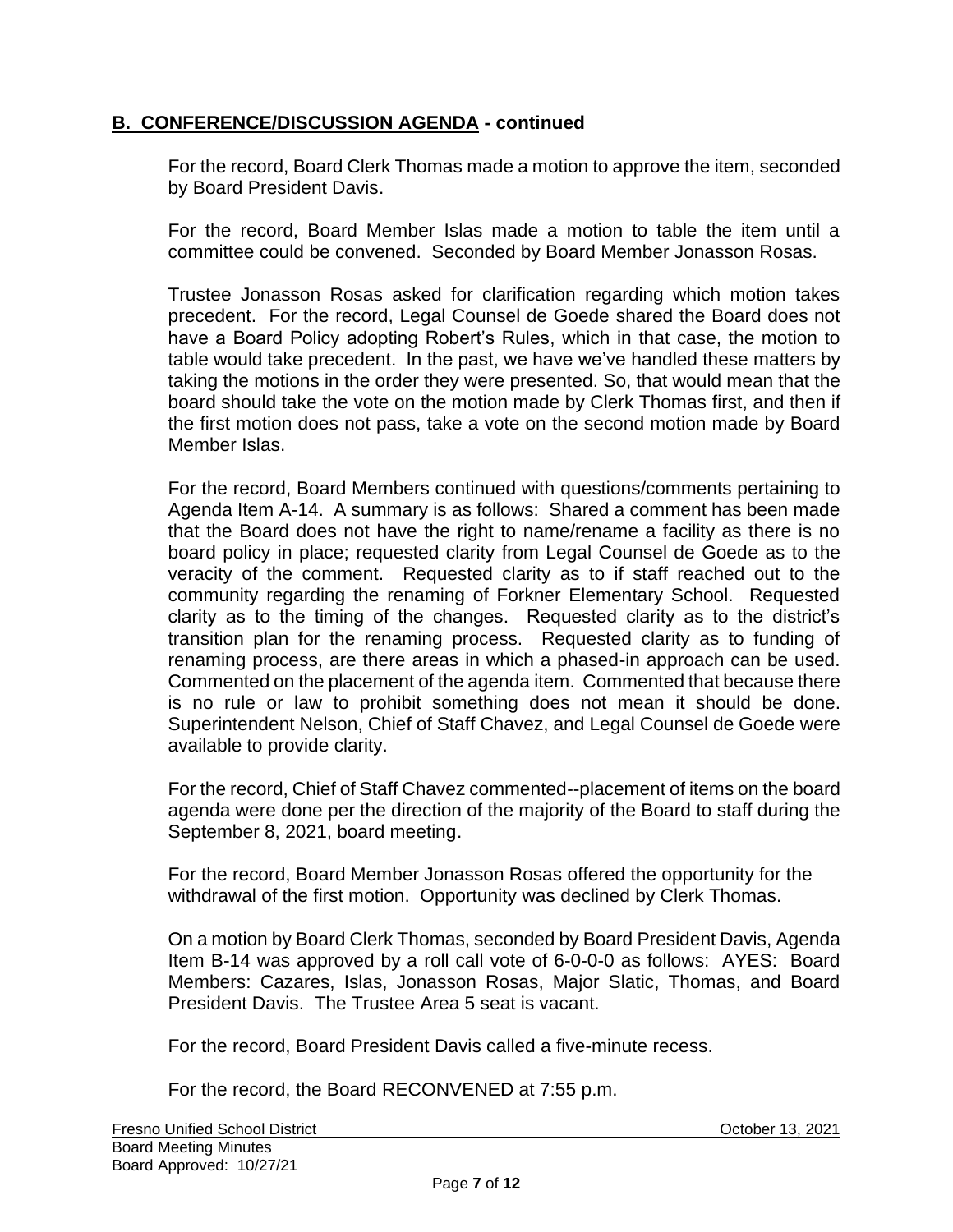### **B-15, DISCUSS and APPROVE Nomination of Committee Members that will Develop a Draft Policy on Renaming School Facilities**

### **OPPORTUNITY for Public Comment**

For the record, the Board received zero requests to address the Board on Agenda Item B-15.

For the record, Board Members had comments/questions pertaining to Agenda Item B-15. A summary is as follows: Requested clarity as to if the committee meetings will be available via virtual setting. Requested clarity as to if Trustee Slatic had a nomination. Requested clarity as to if the list is being voted on as a whole or individually. Requested clarity as to length of service. Requested clarity as to where student voice is heard. Requested clarity as to voting rights of committee.

For the record, Board Member Jonasson Rosas made a motion to approve the list with the following amendments: the committee's scope to include updating the naming policy as well as drafting a renaming policy, the Superintendent's nomination are non-voting members, and that the board president nominate at least one student, a member from the Fresno High area and a member from the Bullard High area, not to include Mr. Fabela.

For the record, Board Member Jonasson Rosas asked if Trustee Slatic would offer a nomination other than Mr. Fabela. Trustee Major Slatic's nomination stands as Mr. Fabela. Mr. Fablea was not added to the nomination list.

For the record, Chief of Staff Chavez requested clarity from the Board as to if they would like him to start the work now or wait to begin until the additional criteria from Board Member Jonasson Rosas' motion is fulfilled.

For the record, the Board directed Chief of Staff Chavez to begin work immediately.

For the record, the Board President will nominate, pending board approval, a person to the committee from the Bullard High and Fresno High School areas as well as a student.

On a motion by Board Member Jonasson Rosas, seconded by Board Member Islas, Agenda Item B-15 was approved by a roll call vote of 5-1-0-0 as follows: AYES: Board Members: Cazares, Islas, Jonasson Rosas, Thomas, and Board President Davis. NOES: Board Member: Major Slatic. The Trustee Area 5 seat is vacant.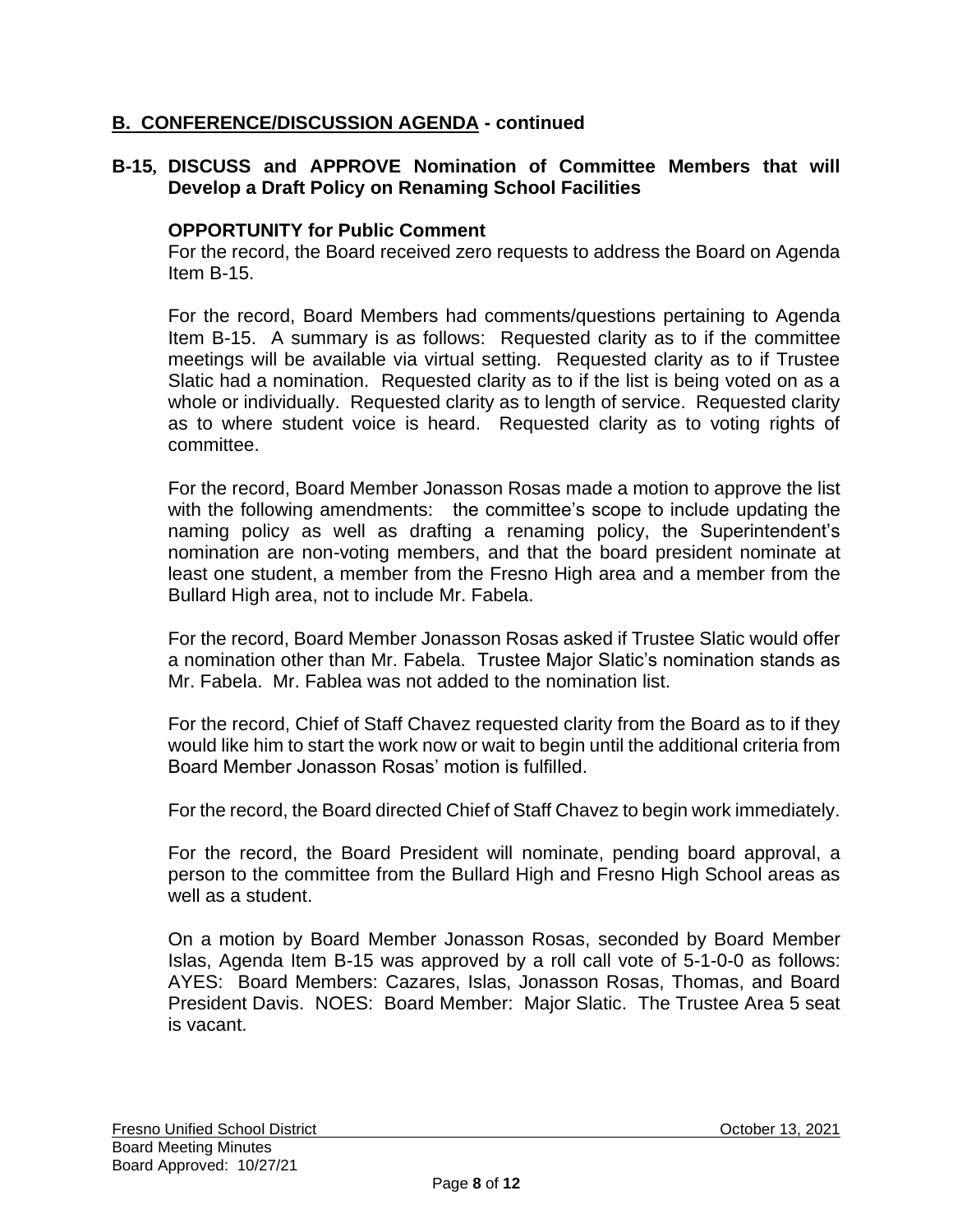**B-16, OPPORTUNITY for Public Discussion of the Fresno Teachers Association – Social Workers Unit Initial Proposal to Fresno Unified School District**

#### **OPPORTUNITY for Public Comment**

For the record, the Board received zero requests to address the Board on Agenda Item B-16.

#### **B-17, OPPORTUNITY for Public Discussion and ADOPTION of the Fresno Unified School District Initial Proposal to Fresno Teachers Association – Social Workers Unit**

#### **OPPORTUNITY for Public Comment**

For the record, the Board received zero requests to address the Board on Agenda Item B-17.

On a motion by Board Member Cazares, seconded by Board Member Jonasson Rosas, Agenda Item B-17 was adopted by a roll call vote of 6-0-0-0 as follows: AYES: Board Members: Cazares, Islas, Jonasson Rosas, Major Slatic, Thomas, and Board President Davis. The Trustee Area 5 seat is vacant.

#### **B-18, OPPORTUNITY for Public Disclosure and RATIFICATION of the 2021-2024 Negotiated Collective Bargaining Agreement between Fresno Unified School District and California School Employees Association, Chapter 125**

#### **OPPORTUNITY for Public Comment**

For the record, the Board received zero requests to address the Board on Agenda Item B-18.

On a motion by Board Clerk Thomas, seconded by Board Member Cazares, Agenda Item B-18 was ratified by a roll call vote of 5-0-1-0 as follows: AYES: Board Members: Cazares, Islas, Major Slatic, Thomas, and Board President Davis. ABSTAINED: Board Member Jonasson Rosas.

### **B-19, PRESENT and DISCUSS Fresno Unified School District's Elementary and Secondary Emergency Relief Expenditure Plan**

#### **OPPORTUNITY for Public Comment**

For the record, the Board received zero requests to address the Board on Agenda Item B-19.

For the record, Board Members had comments/questions pertaining to Agenda Item B-19. A summary is as follows: Requested that a meal delivery system be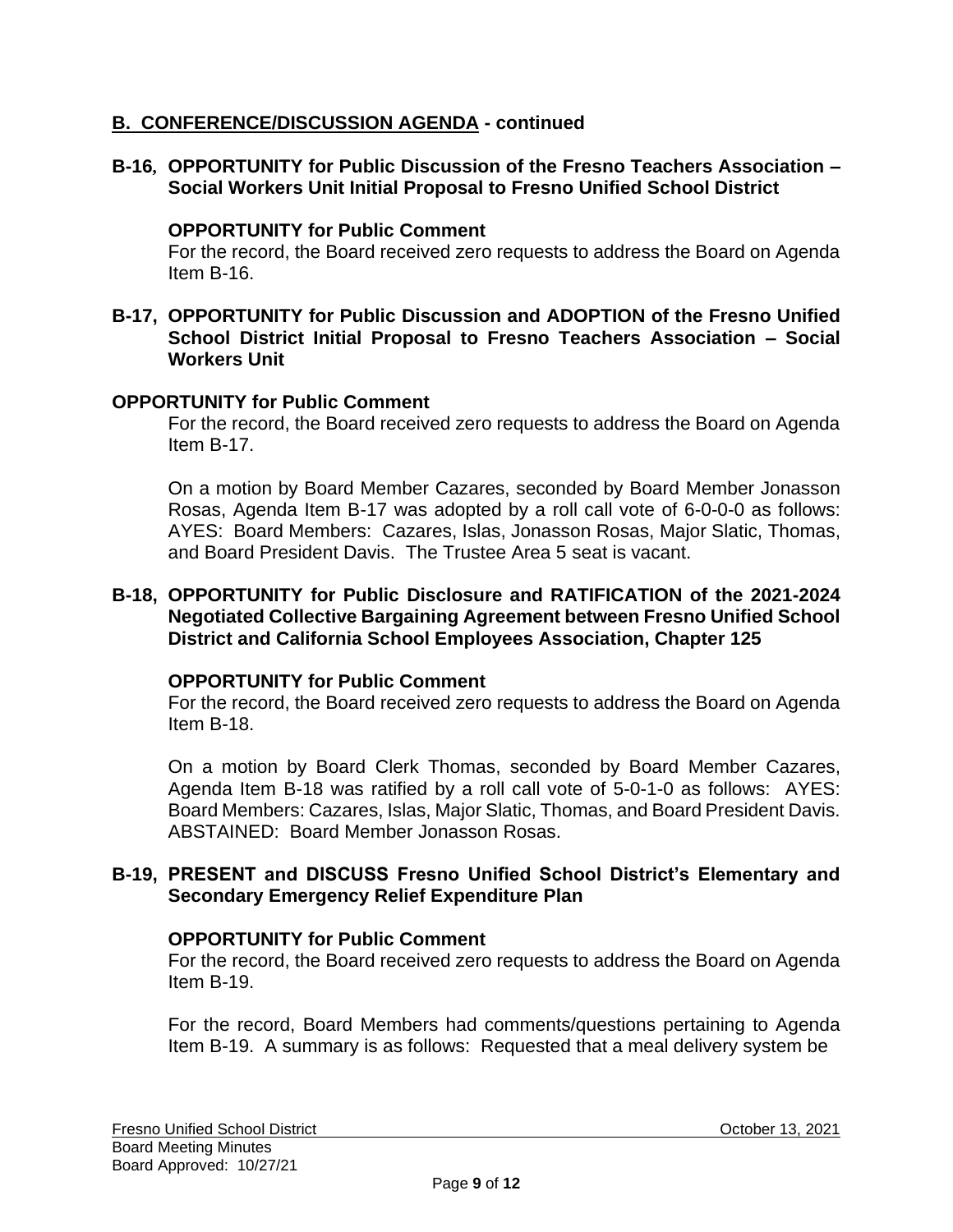developed for students on quarantine. Commented on cafeteria capacity due to social distancing and if resources are available to provide safe lunch hours. Shared concerns pertaining to the area of speech language sessions. Requested space at sites be identified for speech language sessions. Requested clarity as to how this funding could be used to help support staff with technology needs. Requested clarity as to when vote for plan will take place. Suggested staff reach out to SAB regarding supports for students within the plan. Requested clarity as where field trips fall within the plan. Requested clarity as to supports for the eLearn Academy. Executive Officer Townsend was available to provide clarity.

#### **B-20, DISCUSS and APPROVE Creation of Attendance Boundary for Herrera Elementary School, and Adjustments to Attendance Boundaries for Ayer, Aynesworth, and Storey Elementary Schools**

### **OPPORTUNITY for Public Comment**

For the record, the Board received zero requests to address the Board on Agenda Item B-20.

For the record, Board Members had comments/questions pertaining to Agenda Item B-20. A summary is as follows: Requested clarity as to the criteria used to modify the boundaries. Commented it is difficult to explain to constituents why their child must attend a school further from home rather than the one across the street from their home. Commented, at some point this must be thought out holistically throughout the district. Suggested to revisit once redistricting is complete. Shared concern with school route safety. Shared concern with large number of apartment complexes located in an individual school boundary and issues of transiency. Requested clarity as to the communication plan for those students moving schools. Commented on the need for infrastructure and sidewalks and asked how the Board could help speed up the work with the Fresno City Council; interested in providing a proposal to the City soon. Requested clarity as to if the mile to school for transportation is a walking mile. Requested clarity as to canal safety. Requested clarity as to middle and high school capacity in the area. Chief of Operations Temple was available to provide clarity.

On a motion by Board President Davis, seconded by Board Member Jonasson Rosas, Agenda Item B-20 was approved by a roll call vote of 6-0-0-0 as follows: AYES: Board Members: Cazares, Islas, Jonasson Rosas, Major Slatic, Thomas, and Board President Davis. The Trustee Area 5 seat is vacant.

#### **B-21, DISCUSS and CONSIDER ADOPTION of Resolution No. 21-09 to Censure Trustee Slatic**

### **OPPORTUNITY for Public Comment**

For the record, the Board received 3 requests to address the Board on Agenda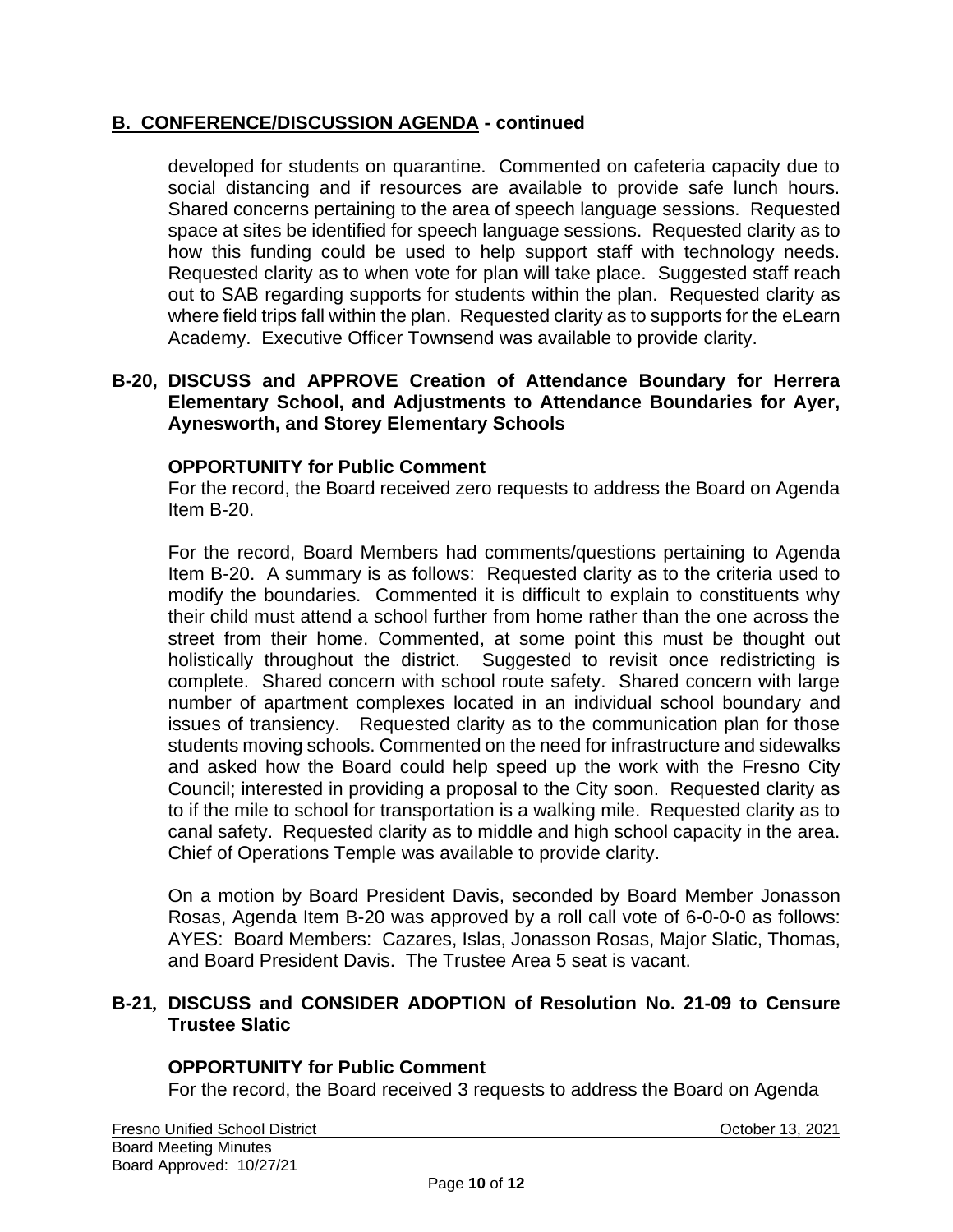Item B-21. The individual's name along with a summary of topics are listed as follows:

- 1. Mrs. Bailey: Support for Trustee Major Slatic.
- 2. Dennis Newman: Did not come to the podium to speak.
- 3. Andy Fabela: Shared a past board meeting video.

For the record, Board Members had comments/questions pertaining to Agenda Item B-21. A summary is as follows: Commented could not support language change from accompanied by a representative from the Superintendent's Office to accompanied by a site administrator. Commented on the amount of resources spent on social justice. Commented on diversity of Board Members. Commented will not go away until students are at grade level.

On a motion by Board Member Jonasson Rosas, seconded by Board Member Islas, Agenda Item B-21 was adopted as presented, by a vote of 5-1-0-0 as follows: AYES: Board Members: Cazares, Islas, Jonasson Rosas, Thomas, and Board President Davis. NOES: Board Members: Major Slatic.

### **C. RECEIVE INFORMATION & REPORTS**

The Board was in receipt of one Receive item as follows:

#### **C-22, RECEIVE Proposed Board Policy Revisions**

Included in the Board binders are proposed revisions for the following five Board Policies (BP):

- BP 5000 Concepts and Roles
- BP 5021 Noncustodial Parents
- BP 5111.2 Nonresident Foreign Students (DELETE)
- BP 5112.1 Exemptions from Attendance
- BP 5112.3 Student Leave of Absence (NEW)

#### **BOARD/SUPERINTENDENT COMMUNICATION**

**Member Jonasson Rosas**: Requested an update on the following: Hedges property, redistricting, alternative seating, and the use of Microsoft Teams by students.

**Member Cazares**: Requested information regarding additional time (30 minutes) and if it could be included in ESSER funding. Requested concussion guidelines be reinforced with Athletic Directors.